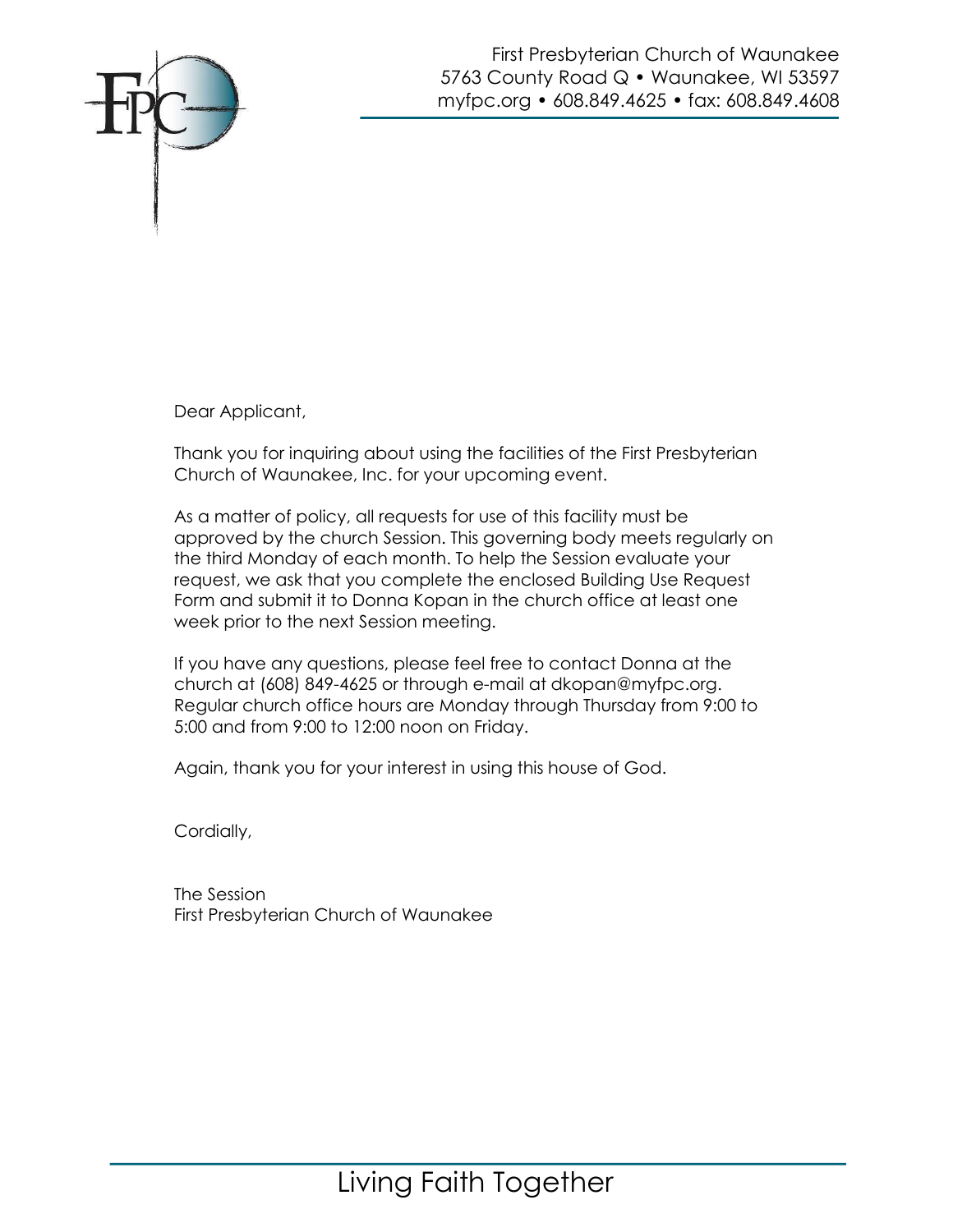## FPCW Building Use Request Form

Please provide the following information to allow us to evaluate your request to use the facilities at First Presbyterian Church of Waunakee, Inc. (FPCW).

|                                                                             |  |  | Name of Person / Organization requesting space _________________________________            |  |
|-----------------------------------------------------------------------------|--|--|---------------------------------------------------------------------------------------------|--|
|                                                                             |  |  |                                                                                             |  |
|                                                                             |  |  |                                                                                             |  |
|                                                                             |  |  |                                                                                             |  |
|                                                                             |  |  |                                                                                             |  |
|                                                                             |  |  |                                                                                             |  |
|                                                                             |  |  |                                                                                             |  |
|                                                                             |  |  |                                                                                             |  |
|                                                                             |  |  |                                                                                             |  |
| Purpose of Event: _______for Profit ______Not for Profit ______Social Event |  |  |                                                                                             |  |
| <b>Time and Date Requested for Use</b>                                      |  |  |                                                                                             |  |
|                                                                             |  |  |                                                                                             |  |
| Building access requested from ________ to _______                          |  |  |                                                                                             |  |
| For events with multiple dates, please explain below:                       |  |  |                                                                                             |  |
|                                                                             |  |  |                                                                                             |  |
|                                                                             |  |  | More Information about Your Event: ___________ Number of people expected to attend          |  |
|                                                                             |  |  | Facilities you are requesting for this event: Please note - other church programs may be in |  |
| progress in parts of the building not reserved for your event.              |  |  |                                                                                             |  |
| ______Upper Kitchen                                                         |  |  | ____Chapel                                                                                  |  |
| ____Gathering Place                                                         |  |  | Bride's Room                                                                                |  |
| ________Lower Kitchen                                                       |  |  | Conference Room                                                                             |  |
| Fellowship Hall                                                             |  |  | Small Meeting Room                                                                          |  |
| Sanctuary                                                                   |  |  | Nursery (adult supervision required)                                                        |  |
|                                                                             |  |  |                                                                                             |  |
|                                                                             |  |  |                                                                                             |  |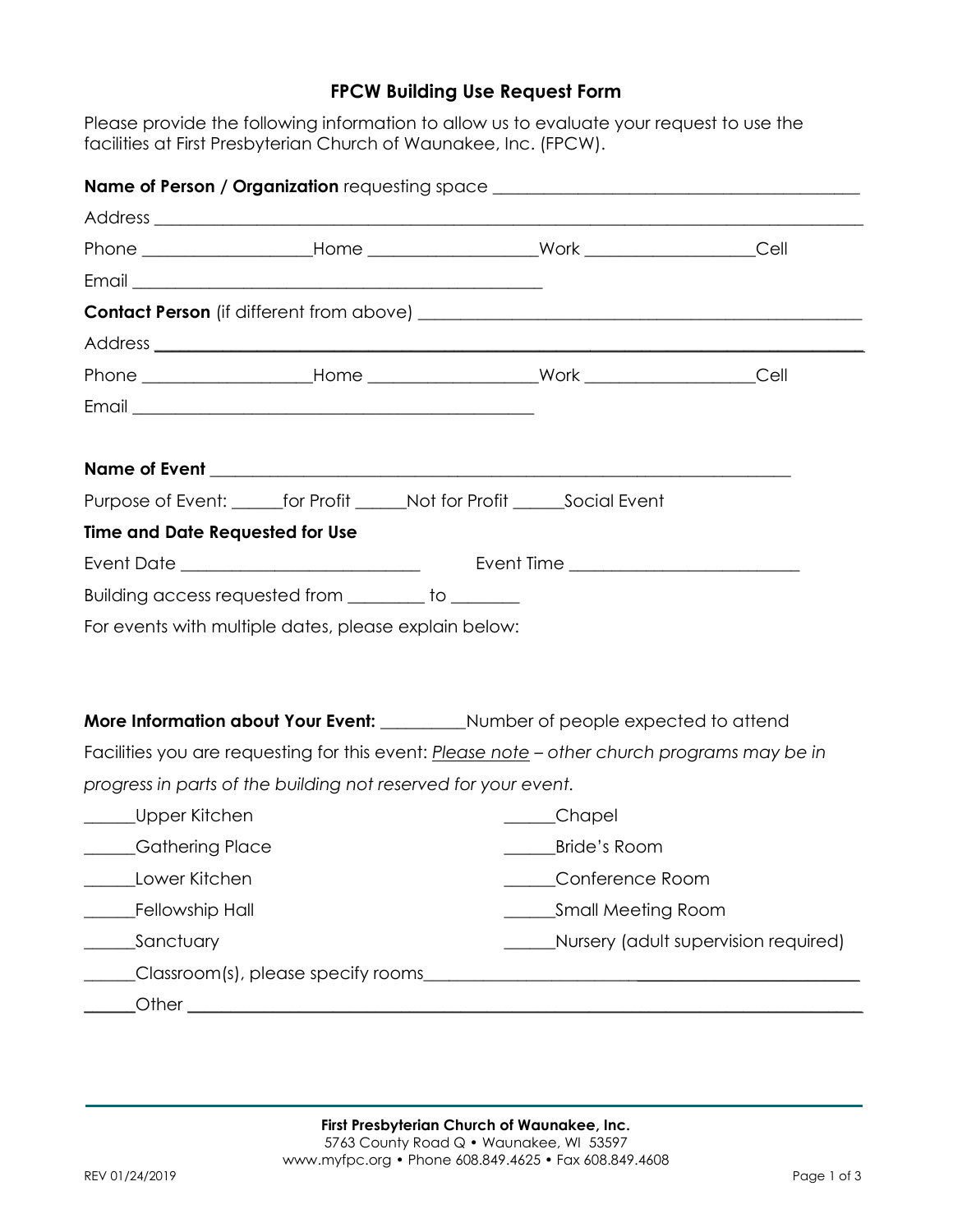### FPCW Building Use Request Form

| Room set-up for Fellowship Hall   |                                                                                           |  |  |
|-----------------------------------|-------------------------------------------------------------------------------------------|--|--|
| Round tables (seat 6-8)           |                                                                                           |  |  |
| Rectangular tables (seat 6-8)     |                                                                                           |  |  |
| <b>Chairs</b>                     |                                                                                           |  |  |
| Room set-up for Gathering Place   |                                                                                           |  |  |
| Round tables (seat 6-8)           |                                                                                           |  |  |
| Rectangular tables (seat 6-8)     |                                                                                           |  |  |
| ___Chairs                         |                                                                                           |  |  |
| <b>Room set-up for Classrooms</b> |                                                                                           |  |  |
|                                   |                                                                                           |  |  |
| Round tables (seat 6-8)           | Round tables (seat 6-8)                                                                   |  |  |
| Rectangular tables (seat 6-8)     | Rectangular tables (seat 6-8)                                                             |  |  |
| <b>Chairs</b>                     | Chairs                                                                                    |  |  |
|                                   | Please note: If more room instructions are needed, please attach additional instructions. |  |  |
|                                   |                                                                                           |  |  |
| <b>Other Needs</b>                |                                                                                           |  |  |
| VCR/DVD Player/TV                 |                                                                                           |  |  |
| Overhead projector/screen         |                                                                                           |  |  |

 $\bigcirc$  ther

Will you need a Sound System Technician (for any vocalists/musicians, microphones, tapes or CD's to be played through the sound system in the sanctuary)?

\_\_\_\_\_\_Yes \_\_\_\_\_\_No \_\_\_\_\_\_To Be Decided

If yes, the fee of \$150 is payable to First Presbyterian Church of Waunakee, Inc. and due 30 days before your event. FPCW in turn will schedule and pay the Sound Technician.

#### Other set-up requests or other information you want us to know:

#### Fee Schedule: See Attachment